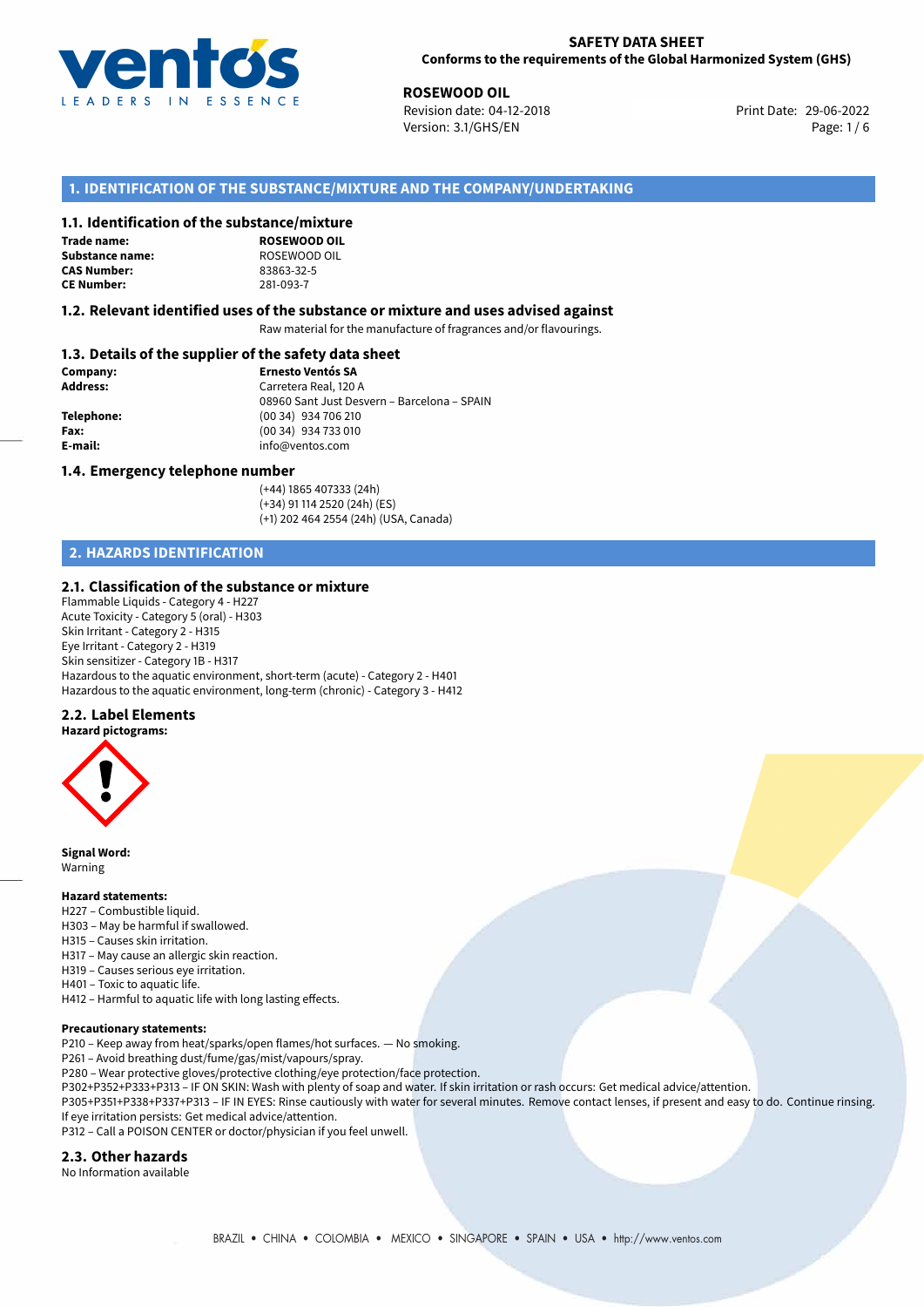

**ROSEWOOD OIL**<br>
Revision date: 04-12-2018<br> **Print Date: 29-06-2022** Revision date: 04-12-2018 Version: 3.1/GHS/EN Page: 2 / 6

# **3. COMPOSITION/INFORMATION ON INGREDIENTS**

## **3.1. Substances**

| Chemical name: | ROSEWOOD OIL |
|----------------|--------------|
| CAS number:    | 83863-32-5   |
| EC number:     | 281-093-7    |

#### **Hazardous constituents:**

| <b>Chemical Name</b> | % (w/w)       | <b>CAS No</b><br><b>EC No</b> | <b>Classification according to GHS</b>                                                                                                                                                                                                                                                                                                                                    |  |
|----------------------|---------------|-------------------------------|---------------------------------------------------------------------------------------------------------------------------------------------------------------------------------------------------------------------------------------------------------------------------------------------------------------------------------------------------------------------------|--|
| <b>LINALOOL</b>      | >50           | 78-70-6<br>201-134-4          | Flammable Liquids - Category 4 - H227<br>Acute Toxicity - Category 5 (oral) - H303<br>Skin Irritant - Category 2 - H315<br>Eye Irritant - Category 2A - H319<br>Skin sensitizer - Category 1B - H317<br>Hazardous to the aquatic environment, short-term (acute) - Category 3 - H402                                                                                      |  |
| <b>TERPINEOL</b>     | $>1$ ; <10    | 98-55-5<br>202-680-6          | Flammable Liquids - Category 4 - H227<br>Acute Toxicity - Category 5 (oral) - H303<br>Skin Irritant - Category 2 - H315<br>Eye Irritant - Category 2A - H319<br>Hazardous to the aquatic environment, short-term (acute) - Category 2 - H401                                                                                                                              |  |
| <b>GERANIOL</b>      | $>1$ ; <10    | $106 - 24 - 1$<br>203-377-1   | Acute Toxicity - Category 5 (oral) - H303<br>Skin Irritant - Category 2 - H315<br>Serious eye damage - Category 1 - H318<br>Skin sensitizer - Category 1B - H317<br>Hazardous to the aquatic environment, short-term (acute) - Category 3 - H402                                                                                                                          |  |
| <b>PINENES</b>       | $\geq$ 1; <10 |                               | Flammable Liquids - Category 3 - H226<br>Acute Toxicity - Category 5 (oral) - H303<br>Skin Irritant - Category 2 - H315<br>Skin sensitizer - Category 1B - H317<br>Aspiration hazard - Category 1 - H304<br>Hazardous to the aquatic environment, short-term (acute) - Category 1 - H400<br>Hazardous to the aquatic environment, long-term (chronic) - Category 1 - H410 |  |
| <b>LIMONENE</b>      | $>1$ ; <10    | 138-86-3<br>205-341-0         | Flammable Liquids - Category 3 - H226<br>Skin Irritant - Category 2 - H315<br>Skin sensitizer - Category 1B - H317<br>Aspiration hazard - Category 1 - H304<br>Hazardous to the aquatic environment, short-term (acute) - Category 1 - H400<br>Hazardous to the aquatic environment, long-term (chronic) - Category 1 - H410                                              |  |

[See the full text of the hazard statements in section 16.](#page-4-0)

#### **3.2. Mixtures**

Not applicable.

## **4. FIRST-AID MEASURES**

# **4.1. Description of necessary first aid measures**

| Ingestion:    | Rinse mouth with water.                                                                                               |
|---------------|-----------------------------------------------------------------------------------------------------------------------|
|               | Obtain medical advice.                                                                                                |
|               | Keep at rest. Do not induce vomiting.                                                                                 |
| Eye contact:  | In case of contact with eyes, rinse immediately with plenty of water for at least 15 minutes and seek medical advice. |
| Inhalation:   | Remove person to fresh air and keep at rest.                                                                          |
|               | Seek immediate medical advice.                                                                                        |
| Skin contact: | Take off immediately all contaminated clothing.                                                                       |
|               | Thoroughly wash affected skin with soap and water.                                                                    |
|               | Seek medical attention if symptoms persist.                                                                           |

**4.2. Most important symptoms and effects, both acute and delayed**

No information available.

**4.3. Indication of any immediate medical attention and special treatment needed** No information available.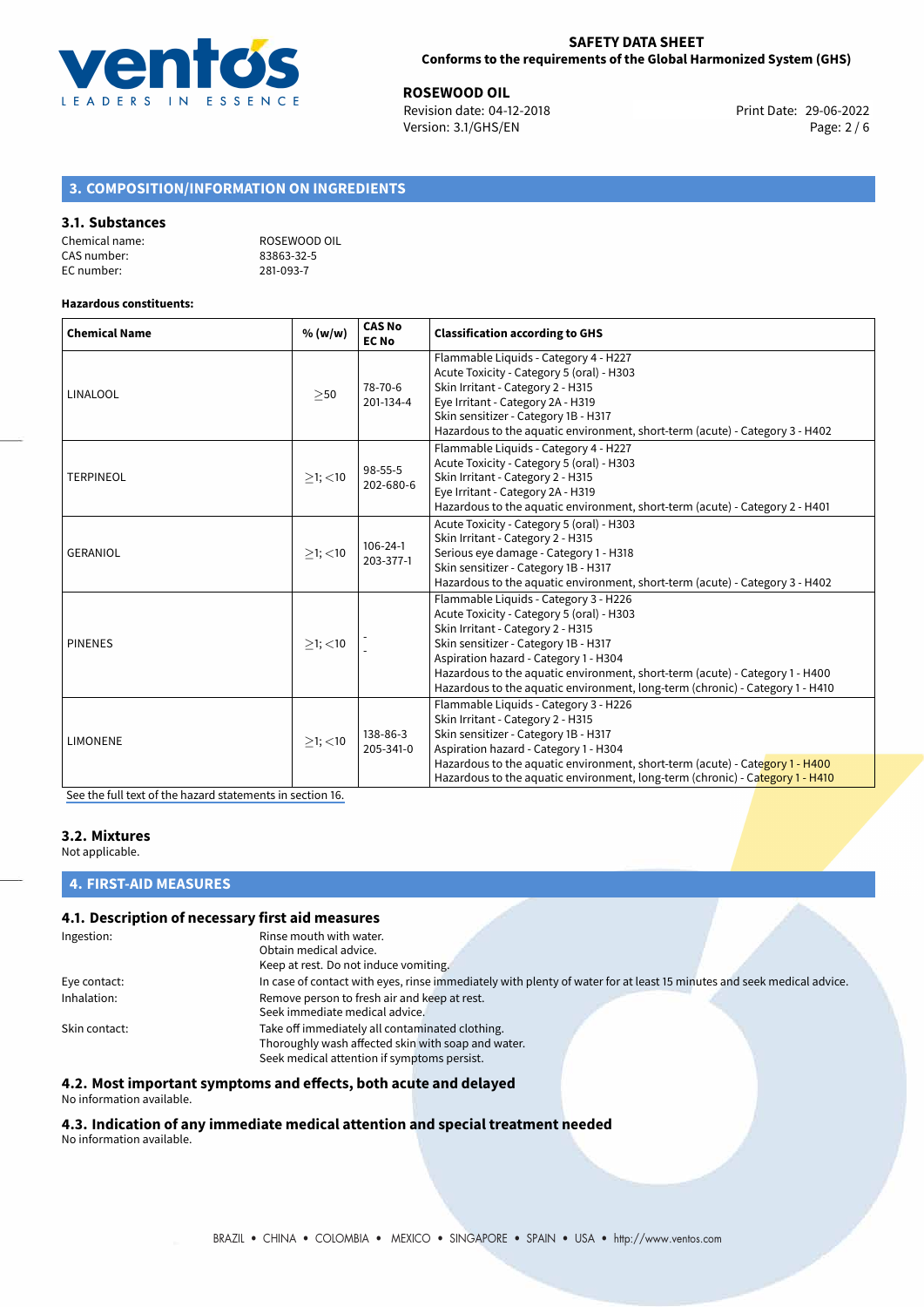

**ROSEWOOD OIL**<br>
Revision date: 04-12-2018 **Print Date: 29-06-2022** Version: 3.1/GHS/EN Page: 3 / 6

# **5. FIRE-FIGHTING MEASURES**

# **5.1. Extinguishing Media**

Water spray, carbon dioxide, dry chemical powder or appropriate foam. For safety reasons do not use full water jet.

#### **5.2. Special hazards arising from the substance or mixture**

Known or Anticipated Hazardous Products of Combustion: Emits toxic fumes under fire conditions.

#### **5.3. Advice for firefighters**

High temperatures can lead to high pressures inside closed containers. Avoid inhalation of vapors that are created. Use appropriate respiratory protection. Do not allow spillage of fire to be poured into drains or watercourses. Wear self-contained breathing apparatus and protective clothing.

# **6. ACCIDENTAL RELEASE MEASURES**

#### **6.1. Personal precautions, protective equipment and emergency procedures**

Evacuate surronding areas. Ensure adequate ventilation. Keep unnecessary and unprotected personnel from entering. Do not breathe vapor/spray. Avoid contact with skin and eyes. Information regarding personal protective measures: see section 8.

#### **6.2. Environmental precautions**

To avoid possible contamination of the environment, do not discharge into any drains, surface waters or groundwaters.

#### **6.3. Methods and materials for containment and cleaning up**

Cover with an inert, inorganic, non-combustible absorbent material (e.g. dry-lime, sand, soda ash). Place in covered containers using non-sparking tools and transport outdoors. Avoid open flames or sources of ignition (e.g. pilot lights on gas hot water heater). Ventilate area and wash spill site after material pickup is complete.

## **6.4. Reference to other sections**

Information regarding exposure controls, personal protection and disposal considerations can be found in sections 8 and 13.

# **7. HANDLING AND STORAGE**

## **7.1. Precautions for safe handling**

Do not store or handle this material near food or drinking water. Do not smoke. Avoid contact with the eyes, skin and clothing. Wear protective clothing and use glasses. Observe the rules of safety and hygiene at work. Keep in the original container or an alternative made from a compatible material.

## **7.2. Conditions for safe storage, including any incompatibilities**

Store in tightly closed and preferably full containers in a cool, dry and ventilated area, protected from light. Keep away from sources of ignition (e.g. hot surfaces, sparks, flame and static discharges). Keep away from incompatible materials (see section 10).

## **7.3. Specific end use(s)**

No information available.

# **8. EXPOSURE CONTROLS AND PERSONAL PROTECTION**

## **8.1. Control parameters**

Components with occupational exposure limits: None known.

## **8.2. Exposure controls**

Measures should be taken to prevent materials from being splashed into the body. Provide adequate ventilation, according to the conditions of use. Use a mechanical exhaust if required.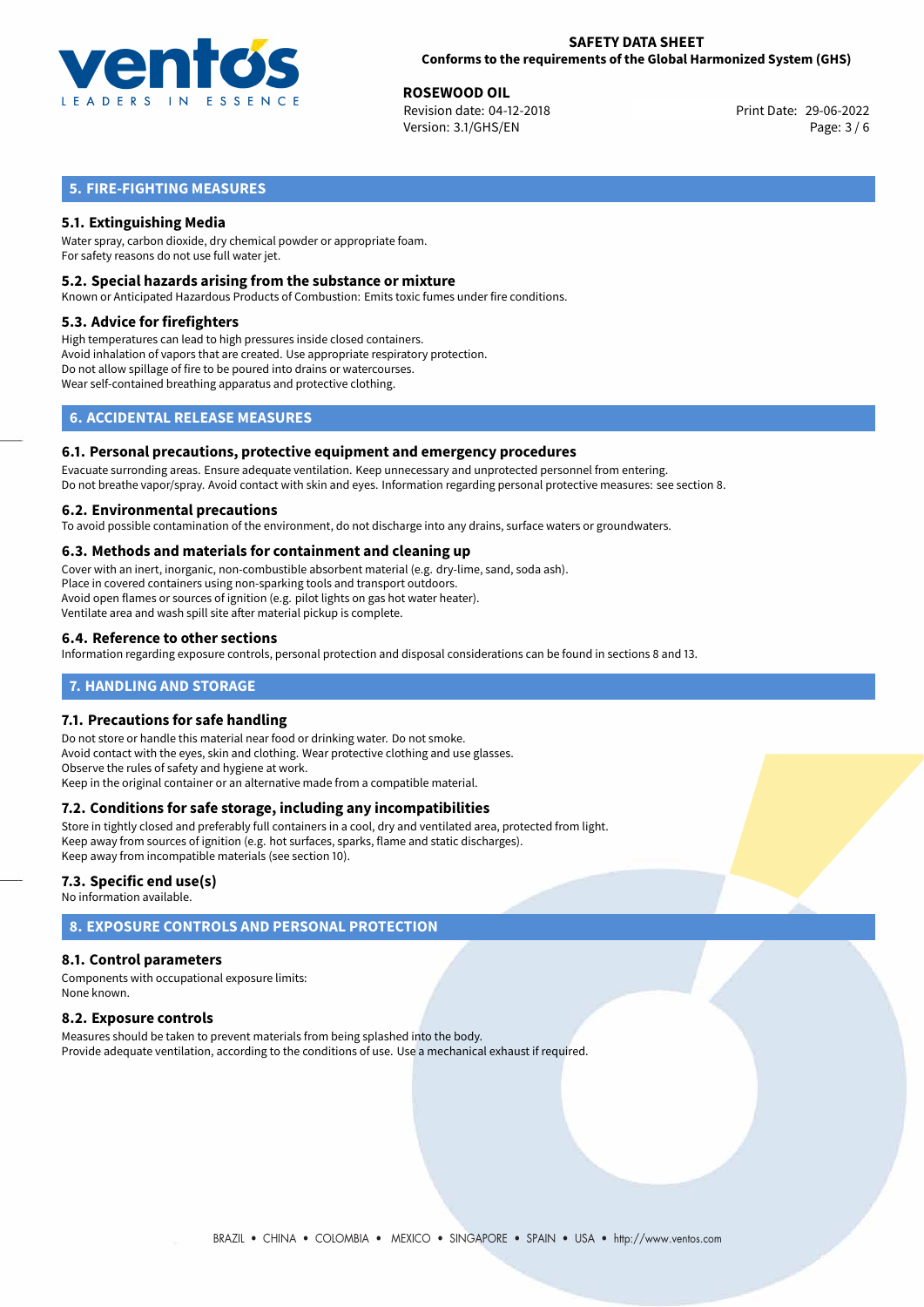

**ROSEWOOD OIL**<br>
Revision date: 04-12-2018<br> **Print Date: 29-06-2022** Revision date: 04-12-2018 Version: 3.1/GHS/EN Page: 4 / 6

# **8.3. Individual protection measures, such as personal protective equipment**

Eye/Face protection: Chemical safety goggles are recommended. Wash contaminated goggles before reuse. Chemical-resistant gloves are recommended. Wash contaminated gloves before reuse. Body protection: Personal protective equipment for the body should be selected based on the task being performed and the risks involved. Respiratory Protection: In case of insufficient ventilation, use suitable respiratory equipment. Environmental exposure controls: Emissions from ventilation or process equipment should be checked to ensure they comply with environmental protection legislation. In some cases, filters or engineering modifications to the process equipment will be necessary to reduce emissions to acceptable levels.

# **9. PHYSICAL AND CHEMICAL PROPERTIES**

#### **9.1. Information on basic physical and chemical properties**

| Appearance:                            | Liguid                    |
|----------------------------------------|---------------------------|
| Colour:                                | Conforms to standard      |
| Odour:                                 | Conforms to standard      |
| Odour theshold:                        | Not determined            |
| pH:                                    | Not determined            |
| Melting point/freezing point:          | Not determined            |
| Boling point/boiling range:            | Not determined            |
| Flash point:                           | 74 °C                     |
| Evaporation rate:                      | Not determined            |
| Flammability:                          | Not determined            |
| Lower flammability/Explosive limit:    | Not determined            |
| Upper flammability/Explosive limit:    | Not determined            |
| Vapour pressure:                       | Not determined            |
| Vapour Density:                        | Not determined            |
| Density:                               | $0,87-0,88$ g/mL (20°C)   |
| Relative density:                      | $0,87-0,88(20^{\circ}C)$  |
| Water solubility:                      | <b>INSOLUBLE IN WATER</b> |
| Solubility in other solvents:          | SOLUBLE IN ETHANOL        |
| Partition coefficient n-octanol/water: | Not determined            |
| Auto-ignition temperature:             | Not determined            |
| Decomposition temperature:             | Not determined            |
| Viscosity, dynamic:                    | Not determined            |
| Viscosity, kinematic:                  | Not determined            |
| Explosive properties:                  | Not determined            |
| Oxidising properties:                  | Not determined            |
|                                        |                           |

## **10. STABILITY AND REACTIVITY**

#### **10.1. Reactivity**

No hazardous reactions if stored and handled as prescribed/indicated.

## **10.2. Chemical stability**

The product is stable if stored and handled as prescribed/indicated.

#### **10.3. Possibility of hazardous reactions**

No hazardous reactions if stored and handled as prescribed/indicated.

#### **10.4. Conditions to Avoid**

Conditions to Avoid: Excessive heat, flame or other ignition sources.

#### **10.5. Incompatible materials**

Avoid contact with strong acids and bases and oxidizing agents.

#### **10.6. Hazardous decomposition products**

During combustion may form carbon monoxide and unidentified organic compounds.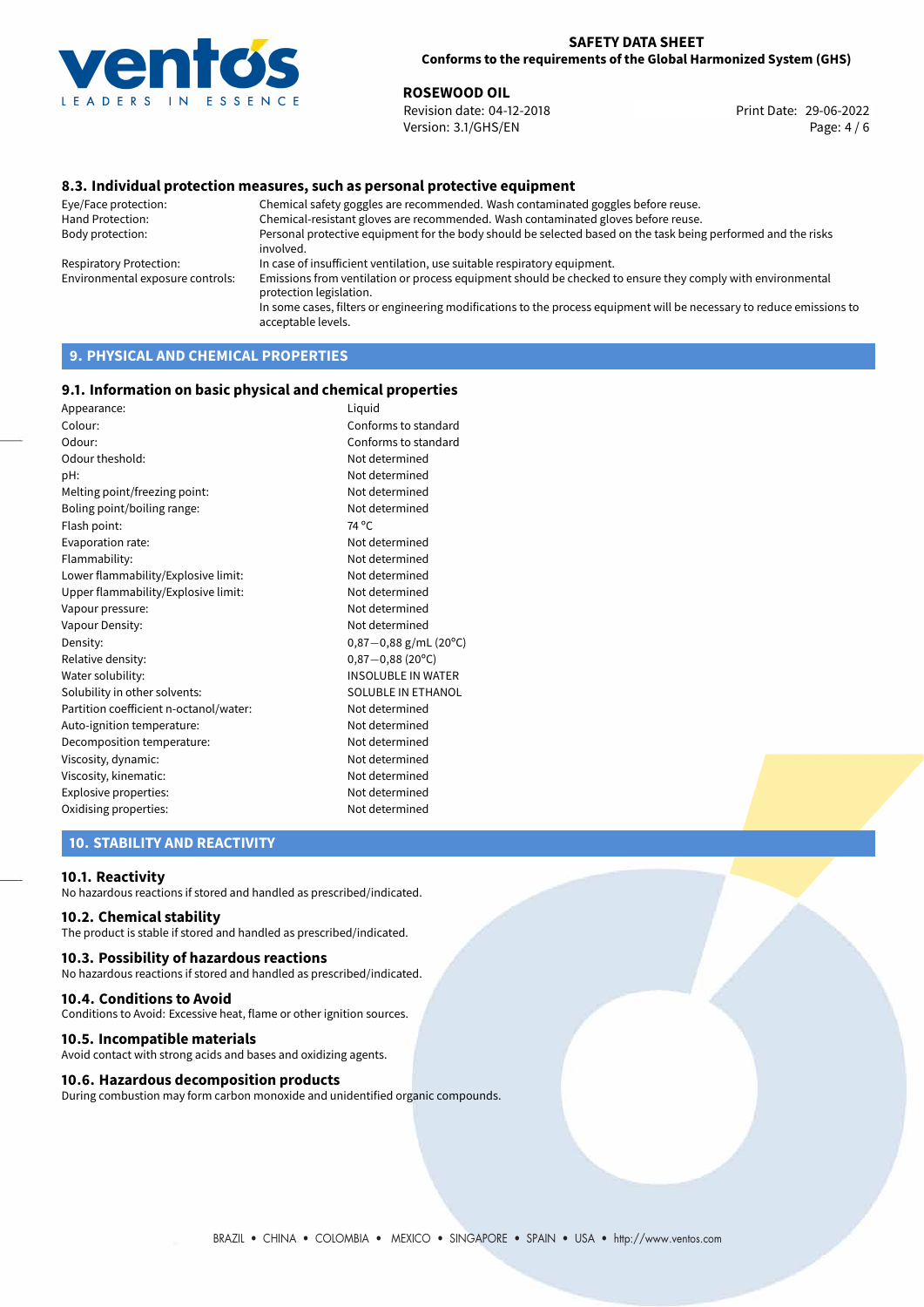

**ROSEWOOD OIL**<br>
Revision date: 04-12-2018 **Print Date: 29-06-2022** Version: 3.1/GHS/EN Page: 5 / 6

# **11. TOXICOLOGICAL INFORMATION**

| Acute toxicity                    | May be harmful if swallowed.                                              |
|-----------------------------------|---------------------------------------------------------------------------|
| Skin corrosion/irritation         | Causes skin irritation.                                                   |
| Serious eye damage/irritation     | Causes serious eye irritation.                                            |
| Respiratory or skin sensitisation | May cause an allergic skin reaction.                                      |
| Germ cell mutagenicity            | Based on the data available, the criteria for classification are not met. |
| Carcinogenicity                   | Based on the data available, the criteria for classification are not met. |
| Reproductive toxicity             | Based on the data available, the criteria for classification are not met. |
| <b>STOT-single exposure</b>       | Based on the data available, the criteria for classification are not met. |
| <b>STOT-repeated exposure</b>     | Based on the data available, the criteria for classification are not met. |
| <b>Aspiration hazard</b>          | Based on the data available, the criteria for classification are not met. |

# **12. ECOLOGICAL INFORMATION**

## **12.1. Toxicity**

**Assessment:**

Toxic to aquatic life. Harmful to aquatic life with long lasting effects. **Experimental/calculated data:** No information available.

# **12.2. Degradability**

No information available.

#### **12.3. Bioaccumulative potential**

No information available.

#### **12.4. Soil mobility**

No information available.

# **12.5. Other adverse effects**

See also sections 6, 7, 13 and 15 Do not allow to get into waste water or waterways.

#### **13. DISPOSAL CONSIDERATIONS**

## **13.1. Waste treatment methods**

Dispose of in accordance with national and local environmental regulations.

## **14. TRANSPORT INFORMATION**

|                                  | <b>ADR/RID/ADN</b>                | <b>IMDG</b>                       | <b>IATA-ICAO</b>                  |
|----------------------------------|-----------------------------------|-----------------------------------|-----------------------------------|
| 14.1. UN Number                  | Not classified as hazardous goods | Not classified as hazardous goods | Not classified as hazardous goods |
| 14.2. UN Proper Shipping Name    | Not applicable                    | Not applicable                    | Not applicable                    |
| 14.3. Transport Hazard Class(es) | Not applicable                    | Not applicable                    | Not applicable                    |
| 14.4. Packing Group              | Not applicable                    | Not applicable                    | Not applicable                    |
| 14.5. Environmental hazards      | No                                | <b>No</b>                         | <b>No</b>                         |
| <b>Additional information</b>    |                                   |                                   |                                   |

# **14.6 Special precautions for user**

None known

# **14.7. Transport in bulk according to Annex II of MARPOL 73/78 and the IBC Code**

No information available

## **15. REGULATORY INFORMATION**

#### **15.1. Safety, health and environmental regulations/legislation specific for the substance or mixture** No information available

# <span id="page-4-0"></span>**16. OTHER INFORMATION**

**Full text of the R-phrases, hazard statements and precautionary statements mentioned in section 3:**

H226 – Flammable liquid and vapour.